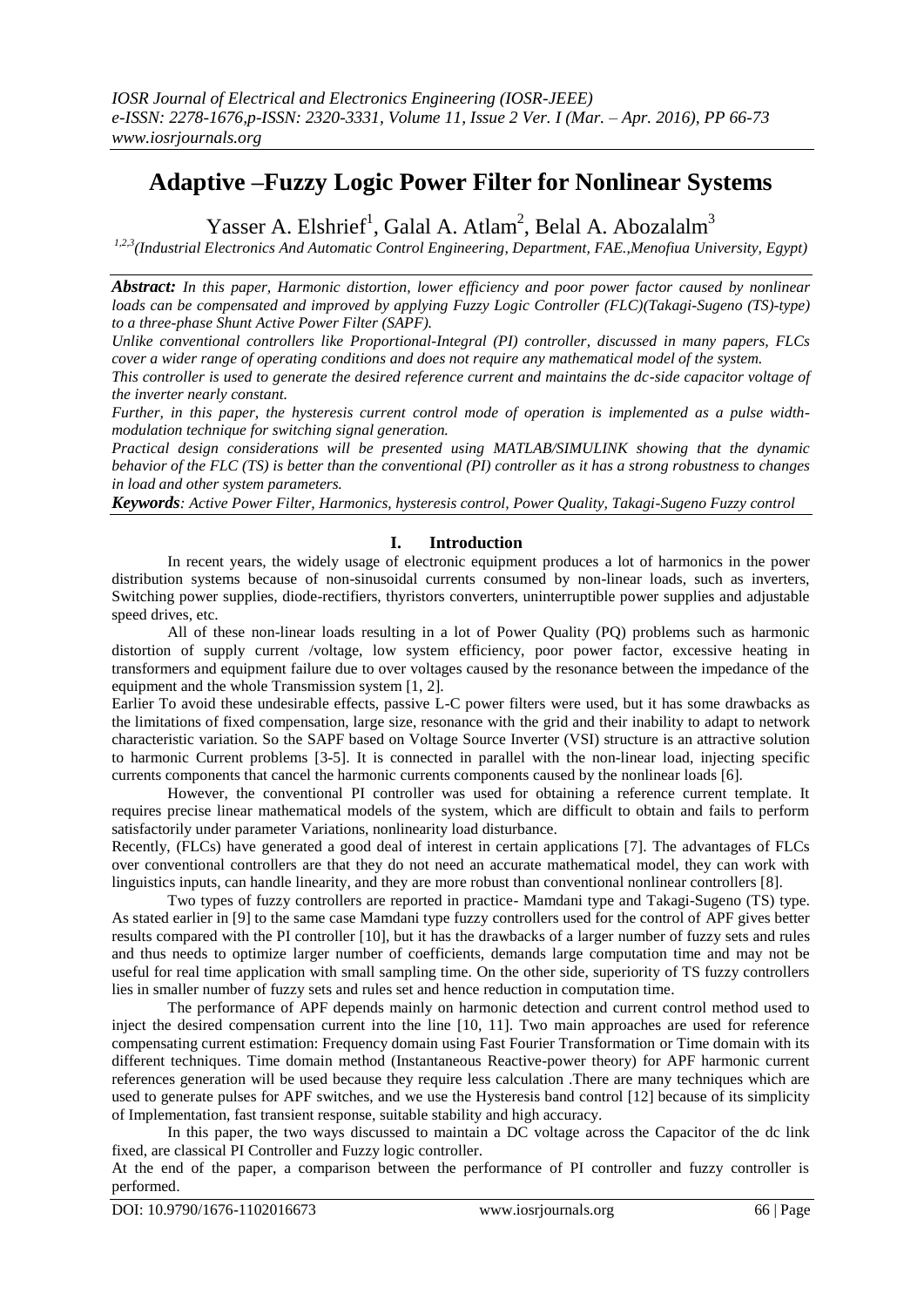## **II. Instantaneous Reactive-Power Theorem (IRPT) Or (P-Q Theory) For Compensation Reference Current Estimation:**

Through this method, the compensation reference current is generated from the instantaneous active and reactive power of the non-linear load, which consists of a DC component and an AC component. With the help of HPF, the AC component of the instantaneous active power is extracted. Finally taking inverse transformation to obtain the compensation reference signals as shown in fig.1





Based on algebraic transformation (Clarke transformation) the p-q theory first transformed three phase voltage and current waveforms from the a-b-c coordinates to α-β-coordinates and then defines instantaneous active and reactive power on these coordinates.

$$
\begin{bmatrix} v_{\alpha} \\ v_{\beta} \end{bmatrix} = \sqrt{\frac{2}{3}} \begin{bmatrix} 1 & -1/2 & -1/2 \\ 0 & \sqrt{3}/2 & -\sqrt{3}/2 \end{bmatrix} \begin{bmatrix} v_{\alpha} \\ v_{b} \end{bmatrix}
$$
(1)  
\n
$$
\begin{bmatrix} i_{L\alpha} \\ i_{L\beta} \end{bmatrix} = \sqrt{\frac{2}{3}} \begin{bmatrix} 1 & -1/2 & -1/2 \\ 0 & \sqrt{3}/2 & -\sqrt{3}/2 \end{bmatrix} \begin{bmatrix} i_{L\alpha} \\ i_{Lb} \end{bmatrix}
$$
(2)  
\nUsing eq (1), (2) to calculate The instantaneous active and reactive powers p and q  
\n
$$
\begin{bmatrix} p = \overline{p} + \tilde{p} \\ q = \overline{q} + \tilde{q} \end{bmatrix} = \begin{bmatrix} v_{\alpha} & v_{\beta} \\ -v_{\beta} & v_{\alpha} \end{bmatrix} \begin{bmatrix} i_{\alpha} \\ i_{\beta} \end{bmatrix}
$$
(3)

The compensating reference currents are calculated by taking the inverse of Eq. (3) after the process of filtering of the instantaneous active power (p) by H.P.F to pass only the AC components

$$
\begin{bmatrix} i^* c \alpha \\ i^* c \beta \end{bmatrix} = \frac{1}{v^2 \alpha + v^2 \beta} \begin{bmatrix} v \alpha & -v \beta \\ v \beta & v \alpha \end{bmatrix} \begin{bmatrix} \tilde{p} + p_{loss} \\ q \end{bmatrix}
$$
 (4)

Taking inverse transformation for eq (4)

$$
\begin{bmatrix} i^*ca \\ i^*cb \\ i^*cc \end{bmatrix} = \sqrt{\frac{2}{3}} \begin{bmatrix} 1 & 0 \\ -1/2 & \sqrt{3}/2 \\ -1/2 & -\sqrt{3}/2 \end{bmatrix} \begin{bmatrix} i^*ca \\ i^*c\beta \end{bmatrix}
$$
 (5)

## **III. Proposed Fuzzy Control Scheme**

FLCs are an excellent choice when precise mathematical formula calculations are impossible. In order to implement the control algorithm of a SAPF in a closed loop, the dc capacitor voltage( $V_{dc}$ ) is sensed and then compared with the reference value( $V_{dcref}$ ) .In case of a fuzzy logic control scheme, the error  $(e = V_{d\text{cref}} - V_{dc})$  and integration of error signal  $\int e^{\alpha}$  are used as inputs for fuzzy processing. The output of the FLC limits the magnitude of peak reference current  $I_{max}$ . This current takes care of the active power demand of the non-linear load and losses in the distribution system.

The schematic diagram of the fuzzy control scheme is shown in fig.2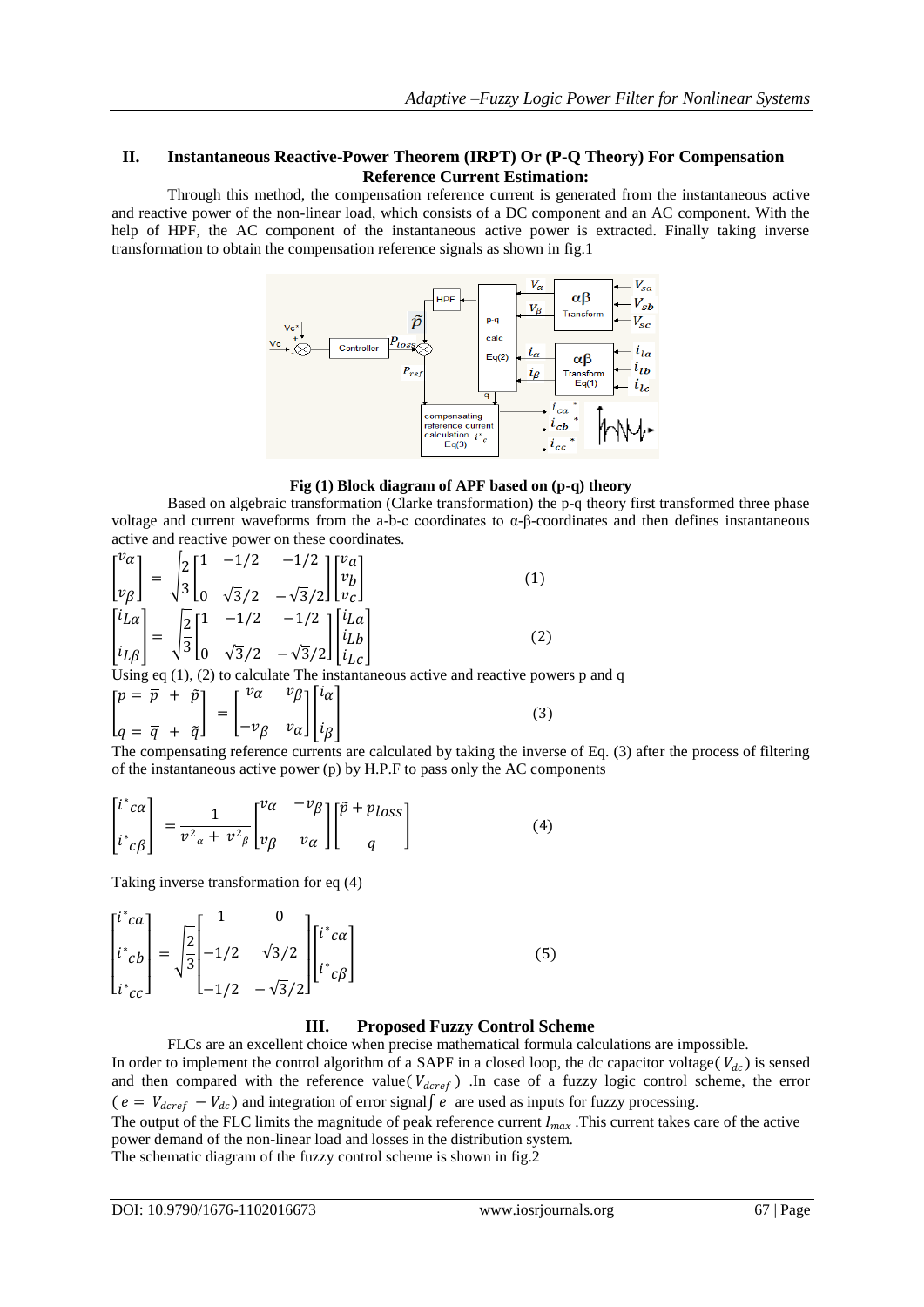

**Fig (2) Fuzzy Based Hysteresis Current Controlled (SAPF)**

### **IV. Design Of Ts Fuzzy Control Algorithm**

A fuzzy controller consists of stages: fuzzification, knowledge base, interference mechanisms and defuzzification as shown in fig.3



**Fig (3) Fuzzy Logic Controller**

#### **1) Fuzzification:**

Fuzzy logic uses linguistic variables instead of numerical variables. In a control system, In this case the inputs are fuzzified with two fuzzy sets P(positive) and N(negative).The process of fuzzification converts numerical variable (real number) to a linguistic variable (fuzzy number).

For the positive set, the membership function for input  $Y_{1\&}Y_2$  is respectively given by:

$$
\mu_{P}(y_{i}) = \begin{cases}\n0 & y_{i} < -L \\
\frac{y_{i} + L}{2L} & -L \le y_{i} \le L \\
1 & y_{i} > L\n\end{cases}
$$
\n(6)

On the other hand, the membership function of the negative set for input  $Y_{1\&}Y_2$  is respectively given by:

$$
\mu_{N}(y_{i}) = \begin{cases}\n1 & y_{i} < -L \\
\frac{-y_{i} + L}{2L} & -L \le y_{i} \le L \\
0 & y_{i} > L\n\end{cases}
$$
\n(7)

Where  $y_i = [y_1, y_2]$  $Y_1$  (k) = $e$  (k) = $V_{\text{d} \text{c} \text{ref}} - V_{\text{d} \text{c}}$ ,  $Y_2$  (k) = $\sum e$  (k)

Fig.4 (a, b) shows the membership function for positive and negative sets for input  $y_1$   $_{8}y_2$  respectively



**Fig (4) Membership function for Y<sup>1</sup> and Y2 respectively**

## **2) Design of control rules:**

TS fuzzy controller uses the four simplified rule as:

R1: If  $y_1$  (*k*) is *P* and  $y_2$  (*k*) is *P* then  $u_1$  (*k*) =  $a_1$ . $y_1$  (*k*) +  $a_2$ . $y_2$  (*k*)

R2: If  $y_1$  (*k*) is *P* and  $y_2$  (*k*) is *N* then  $u_2$  (*k*) =  $u_1$  (*k*)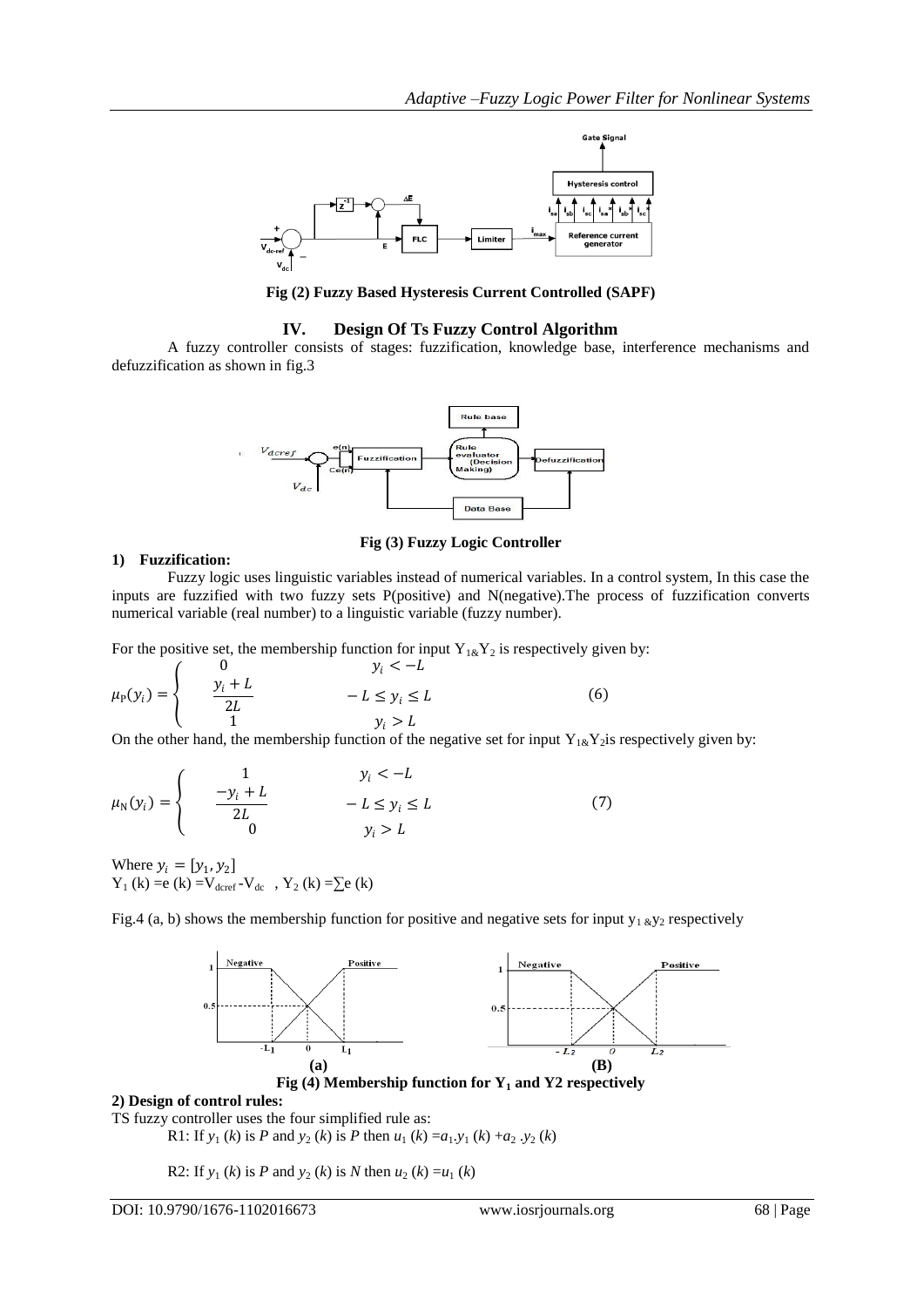R3: If  $y_1$  (*k*) is *N* and  $y_2$  (*k*) is *P* then  $u_3$  (*k*) =  $K_3u_1$  (*k*)

R4: If  $y_1$  (*k*) is *N* and  $y_2$  (*k*) is *N* then  $u_4$  (*k*) =  $K_4u_1$  (*k*)

Where  $u_1$ ,  $u_2$ ,  $u_3$ ,  $u_4$  represent the consequent of the TS fuzzy controller.

### **3) Defuzzification:**

Using Zadeh's rule for AND operation and the general defuzzifier, the output of the TS fuzzy controller is:

$$
U(k) = \frac{\sum_{j=1}^{4} (\mu_j)^{\gamma} u_j(k)}{\sum_{j=1}^{4} (\mu_j)^{\gamma}}
$$
(8)

However, for  $y=1$ , we get the centroid defuzzifier with u (k) given by:

$$
U(k) = a y_1(K) + b y_2(K)
$$
\n(9)

Where  $a = a_1 K \& b = a_2 K$ 

And 
$$
k = \frac{\mu_1 + k_2 \mu_2 + k_3 \mu_3 + k_4 \mu_4}{(\mu_1 + \mu_2 + \mu_3 + \mu_4)}
$$
 (10)

As **K** is the operating condition dependent on the effective value of control gain varies widely during the control process.

## **V. Adaptive Hysteresis Current Control (AHCC)**

Hysteresis current control with variable band can be implemented to generate the switching pattern for APF.

AHCC is the method that builds variable hysteresis bandwidth which is calculated instantaneously, hence the switching speed becomes smooth and the frequency switching will be fixed considerably. The adaptive Hysteresis Band(HB) should be derived instantaneously using eq (11) during each sample time to keep the Switching frequency constant

$$
HB = \left\{ \frac{0.125 V_{dc}}{F_c L} \left[ 1 - \frac{4L^2}{V_{dc}^2} \left( \frac{V_s}{L} + \frac{di_c^*}{dt} \right)^2 \right] \right\}
$$
(11)



**Fig (5)adaptive hysteresis current controller**

**VI. Simulation And Results**

To examine the performance of the proposed APF, 3phase, 3wire system is considered. The parameters used for the simulation are: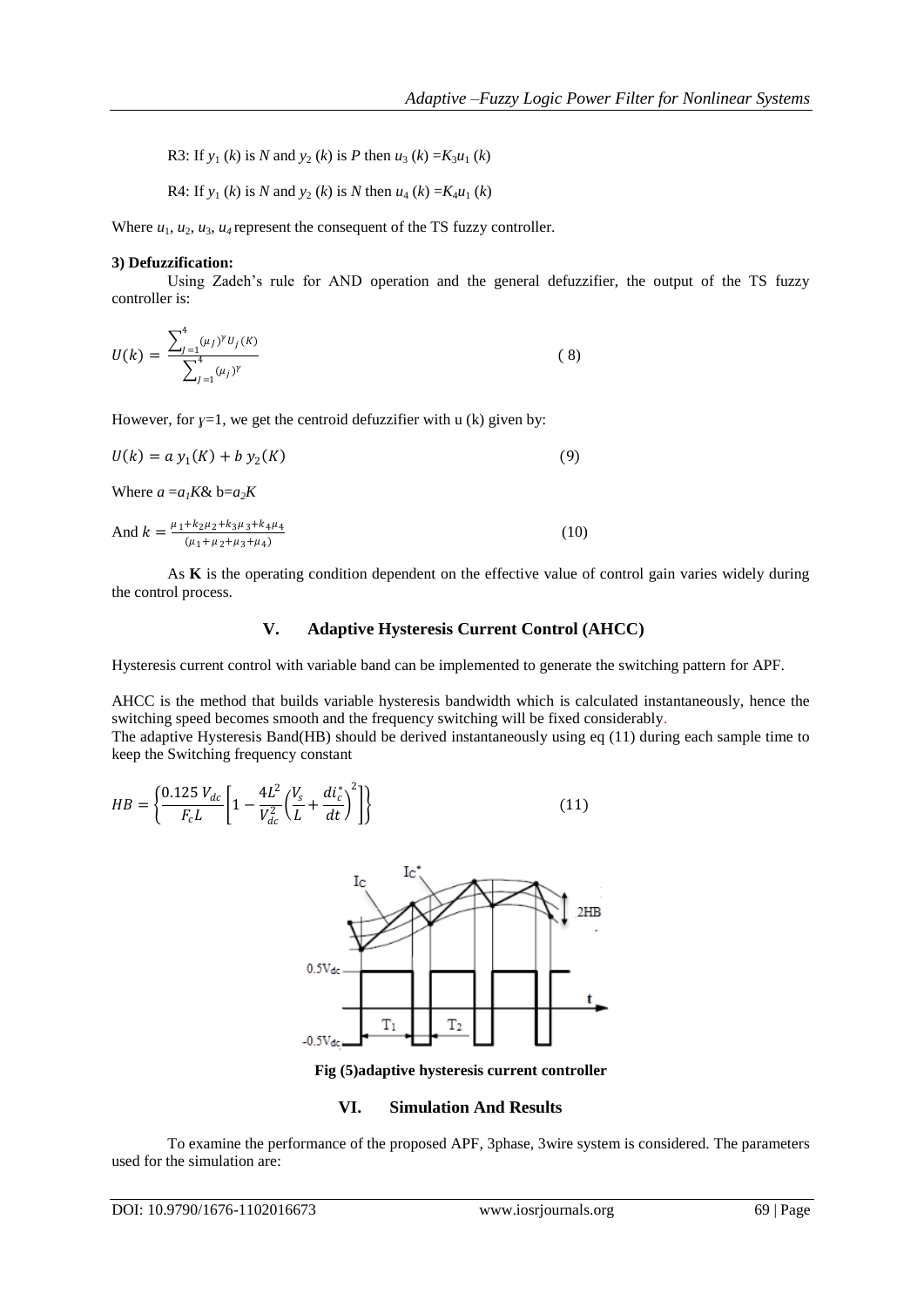| System parameters                         | Values                          |
|-------------------------------------------|---------------------------------|
| Source voltage $(V_s)$                    | $220V$ (rms)                    |
| System frequency (f)                      | 50 HZ                           |
| Source impedance $(R_s; L_s)$             | $0.5 \text{ mA}$ ; 15 $\mu$ H   |
| Filter impedance $(R_c; L_c)$             | $1.5 \text{ mA}$ ; 1200 $\mu$ H |
| Load impedance $(R1; L1)$                 | $1.2 \text{ mA}$ ; 50 $\mu$ H   |
| Reference Dc Link Voltage ( $V_{dcref}$ ) | 700 V                           |



**Fig (7)Distorted source current (for phase a)**

**a) Under action of APF &PI controller:**



**Fig (8) Compensating current** *(for phase a)*

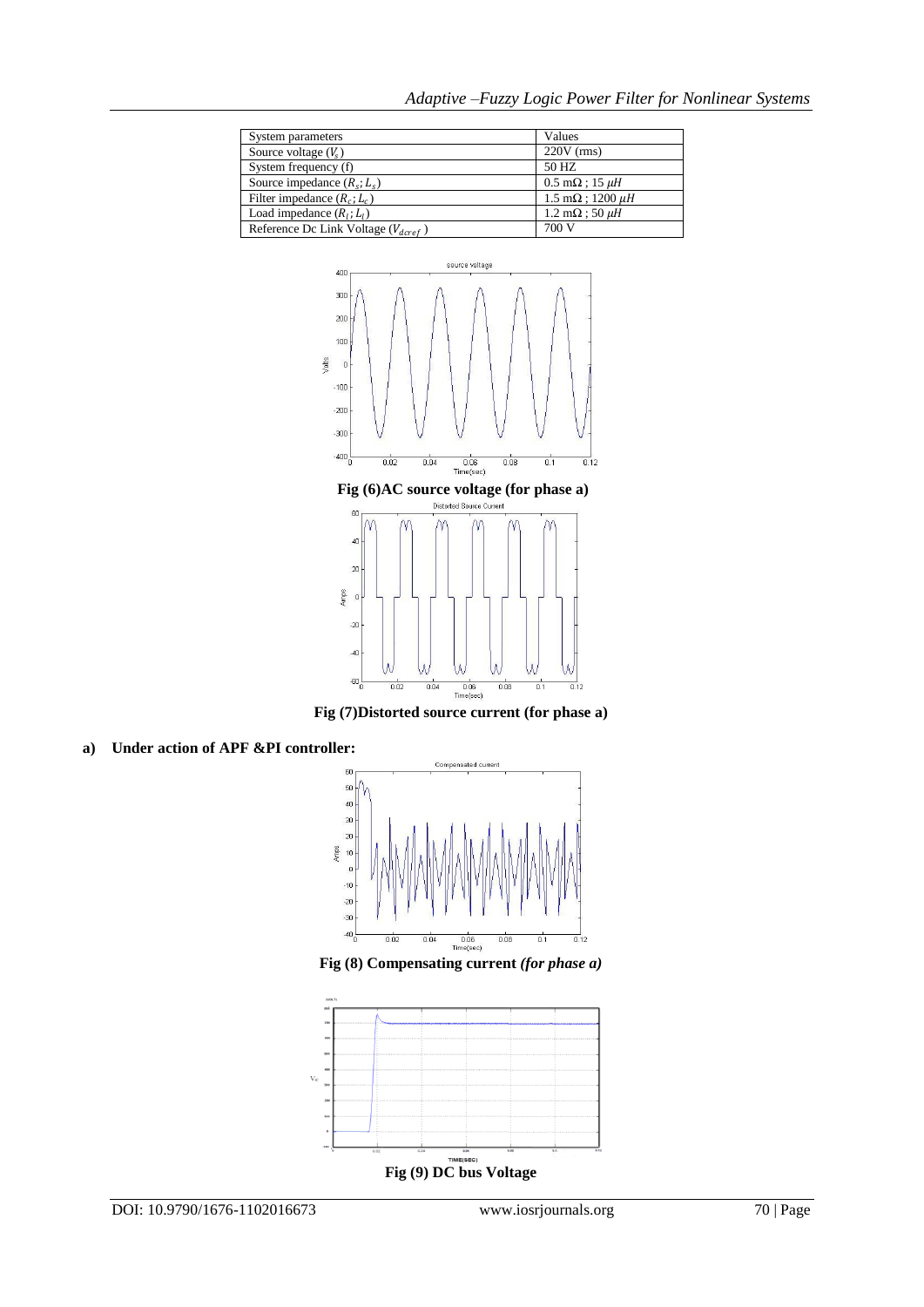The line current and its spectrum after compensation using active power filter with PI controller are represented in Figure (10) and figure (11)



**Fig (10) Source current after compensation (for phase a)**



**B) Under action of APF & TS-fuzzy controller**

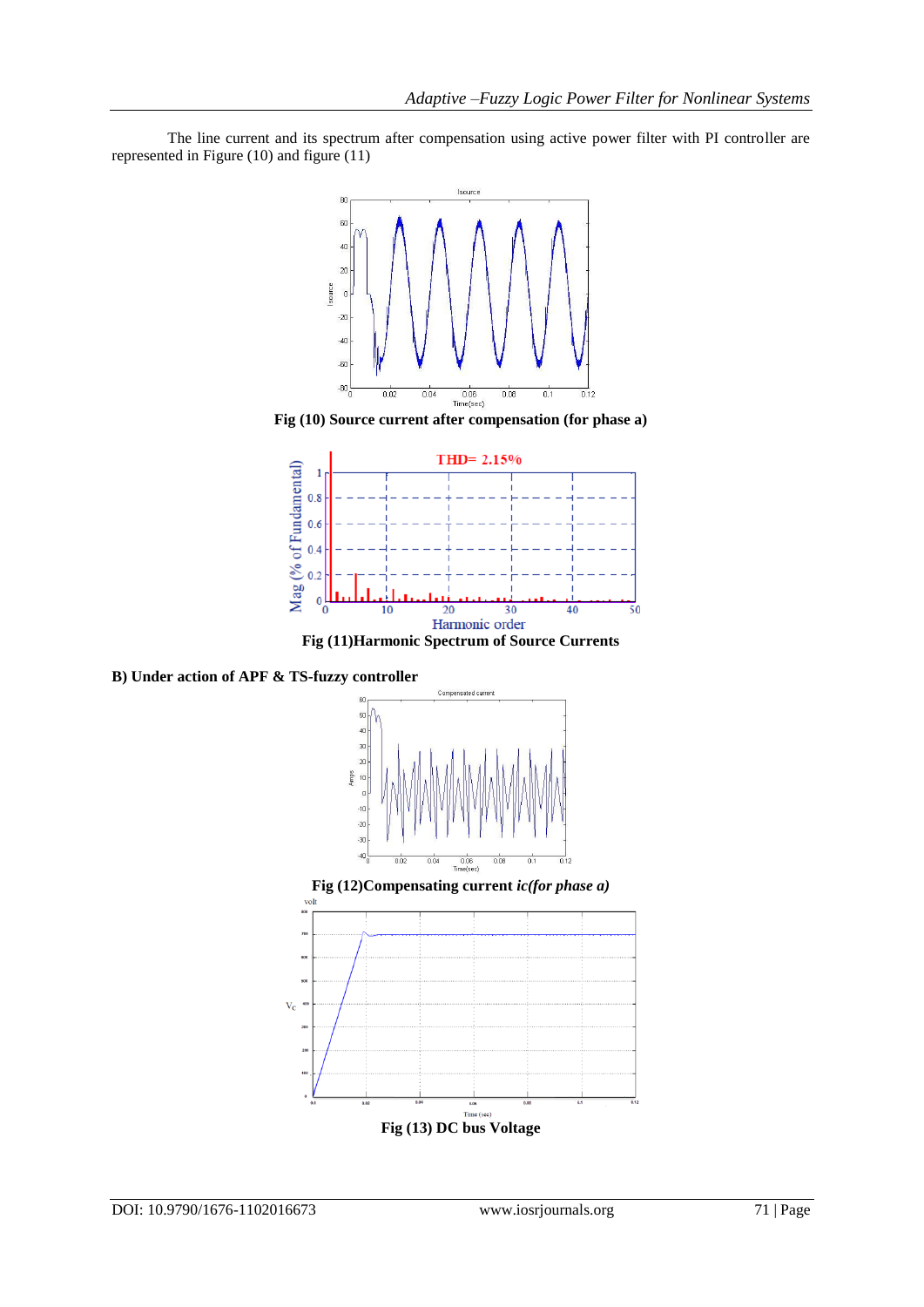The line current and its spectrum after compensation using active power filter with TS fuzzy controller are represented in Figure (14) and figure (15)



#### **Fig (15) Harmonic Spectrum of Source Currents**

## **VII. Conclusion**

In this paper, A TS fuzzy controller is applied to balanced three phase system. by comparing the performance of TS&PI controllers. By visualizing all Figures of current source, we can conclude a successful operation of harmonics compensation using the proposed shunt active power filter based on TS Fuzzy controller. it is noticed the TS Fuzzy Logic controller shows some dynamic performance over Conventional PI controller, and The performances of the proposed shunt active filter based on Fuzzy current controller in terms of harmonics elimination is better than PI controller, in addition, fast dc link voltage response over conventional PI controller,

The total harmonic distortion (THD) values of the supply current with the proposed controllers well below 5% [13] that respect IEEE standard Norms (THD  $\leq$ 5%).

#### **References**

- [1]. T.Mahalekshmi,"current harmonic compensation and power factor improvement by hybrid shunt active power filter" international journal of computer applications (0975 – 8887) volume  $4 -$  no.3, July 2010.
- [2]. M. Palandöken. M. Aksoy. M. Tümay, "A Fuzzy-Controlled Single-Phase Active Power Filter Operating With Fixed Switching FrequencyFor Reactive Power And Current Harmonics Compensation" Electrical engineering (2003) 86: 9–16doi 10.1007/s00202- 003-0183-5.springer-verlag 2003
- [3]. H. Akagi, Y. Kanazawa and A. Nabae, Instantaneous reactive power compensators comprising switching devices without energy storage components, IEEE Trans. Ind. Appl., Vol. IA-20, No.3,1984,PP .625-630.
- [4]. W. M. Grady, M. J. Samotyj and A. H. Noyola, Survey of active power line conditioning methodologies, IEEE Trans. Power Del., Vol 5, No. 3, 1990, pp. 1536-1542.
- [5]. F. Z. Peng, H. Akagi, and A. Nabae, "Study of active power filters using quad series voltage source PWM converters for harmonic compensation," IEEE Trans. Power Electron., vol. 5, no. 1, pp. 9–15, Jan. 1990.,3, pp. 1536–1542, Jul. 1990.
- [6]. P Rathika, Dr D Devaraj," Artificial Intelligent Controller based Three-Phase Shunt Active Filter for Harmonic Reduction and Reactive Power Compensation" proceedings of the International Multi conference of engineers and computer scientists 2010 Vol 2,IMECS 2010,March 17-19,2010,Hong Kong.
- [7]. S. Jain, P. Agarwal, and H. O. Gupta, "Design simulation and experimental investigations on a shunt active power filter for harmonics and reactive power compensation," Elect. Power Common Syst, vol. 32, no.7, pp. 671–692, Jul. 2003.
- [8]. Jain, S.K.; Agrawal, P.; Gupta, H.O.; , "Fuzzy logic controlled shunt active power filter for power quality improvement, "Electric Power Applications, IEEE Proceedings - , vol.149, no.5,pp. 317- 328, Sep 2002
- [9]. C. N. Bhende, S. mishra and S. k. Jain, "TS-Fuzzy controlled active power filter for load compensation," IEEE Transaction on Power Delivery, vol.21,no.3, July 2006.
- [10]. S. K. Jain, P. Agrawal, and H. O. Gupta, "Fuzzy logic controlled shunt active power filter for power quality improvement," Proc. Inst. Elect Eng., Electr. Power Appl., vol.149, no.5, 2002